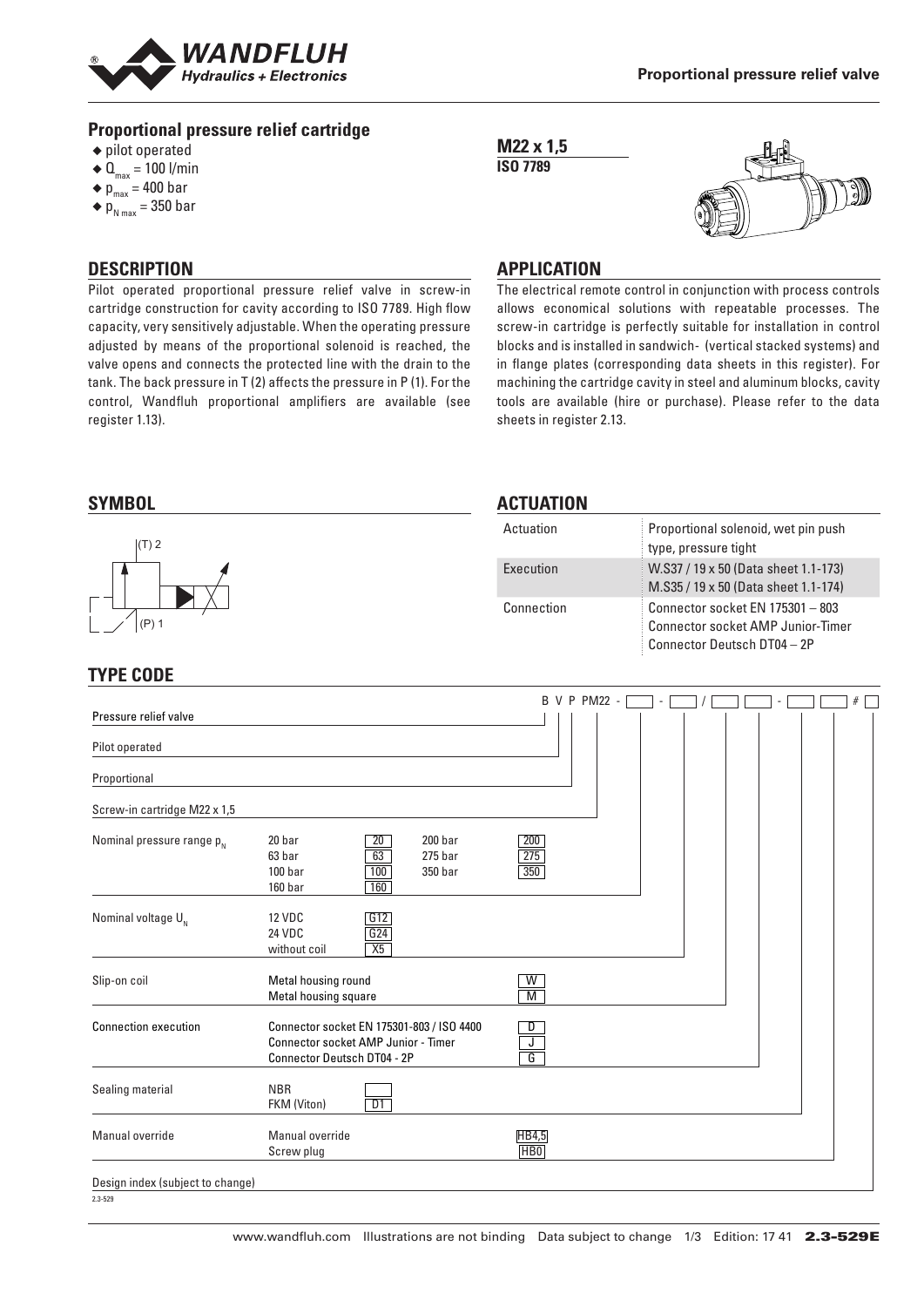

# **GENERAL SPECIFICATIONS**

| Designation         | Proportional pressure relief valve |
|---------------------|------------------------------------|
| Construction        | Pilot operated                     |
| Mounting            | Screw-in cartridge construction    |
| Nominal size        | M22 x 1,5 according to ISO 7789    |
| Actuation           | Proportional solenoid              |
| Ambient temperature | $-25+70$ °C                        |
| Weight              | 0.50 <sub>kq</sub>                 |
| <b>MTTFd</b>        | 150 years                          |

# **HYDRAULIC SPECIFICATIONS**

| Working pressure            | $p_{max}$ = 400 bar                                                       |  |  |  |  |
|-----------------------------|---------------------------------------------------------------------------|--|--|--|--|
| Tank pressure               | $p_{T_{max}} = p_{P} + 20$ bar                                            |  |  |  |  |
| Nominal pressure<br>range   | $P_{N}$ = 20 bar, 63 bar, 100 bar, 160 bar, 200<br>bar, 275 bar, 350 bar  |  |  |  |  |
| Volume flow range           | $Q = 0.3100$ l/min                                                        |  |  |  |  |
| Leakage oil                 | See characteristics                                                       |  |  |  |  |
| <b>Hysteresis</b>           | $\leq$ 4 % at optimal dither signal                                       |  |  |  |  |
| Repeatability               | $\leq$ 2 % at optimal dither signal                                       |  |  |  |  |
| Fluid                       | Mineral oil, other fluid on request                                       |  |  |  |  |
| Viscosity range             | 12 mm <sup>2</sup> /s320 mm <sup>2</sup> /s                               |  |  |  |  |
| Temperature range<br>fluid  | $-25+70$ °C (NBR)<br>$-20+70$ °C (FKM)                                    |  |  |  |  |
| Contamination<br>efficiency | Class 18 / 16 / 13                                                        |  |  |  |  |
| <b>Filtration</b>           | Required filtration grade $\beta$ 610 $\geq$ 75,<br>see data sheet 1.0-50 |  |  |  |  |

# **ELECTRICAL SPECIFICATIONS**

| Protection class             | <b>Connection execution D: IP65</b><br>Connection execution J: IP66<br>Connection execution G: IP67 and IP69K |
|------------------------------|---------------------------------------------------------------------------------------------------------------|
| Relative duty factor         | 100 % DF                                                                                                      |
| Standard nominal<br>voltage  | 12 VDC, 24 VDC                                                                                                |
| Limiting current at<br>50 °C | $I_{\rm G}$ = 1320 mA (U <sub>N</sub> = 12VDC)<br>$I_{\rm g}$ = 660 mA (U <sub>N</sub> = 24VDC)               |
|                              |                                                                                                               |

**Note!** Other electrical specifications see data sheet 1.1-173 (slip-on coil W) and 1.1-174 (slip-on coil M)

# **PERFORMANCE SPECIFICATIONS**

#### Oil viscosity  $v = 30$  mm<sup>2</sup>/s